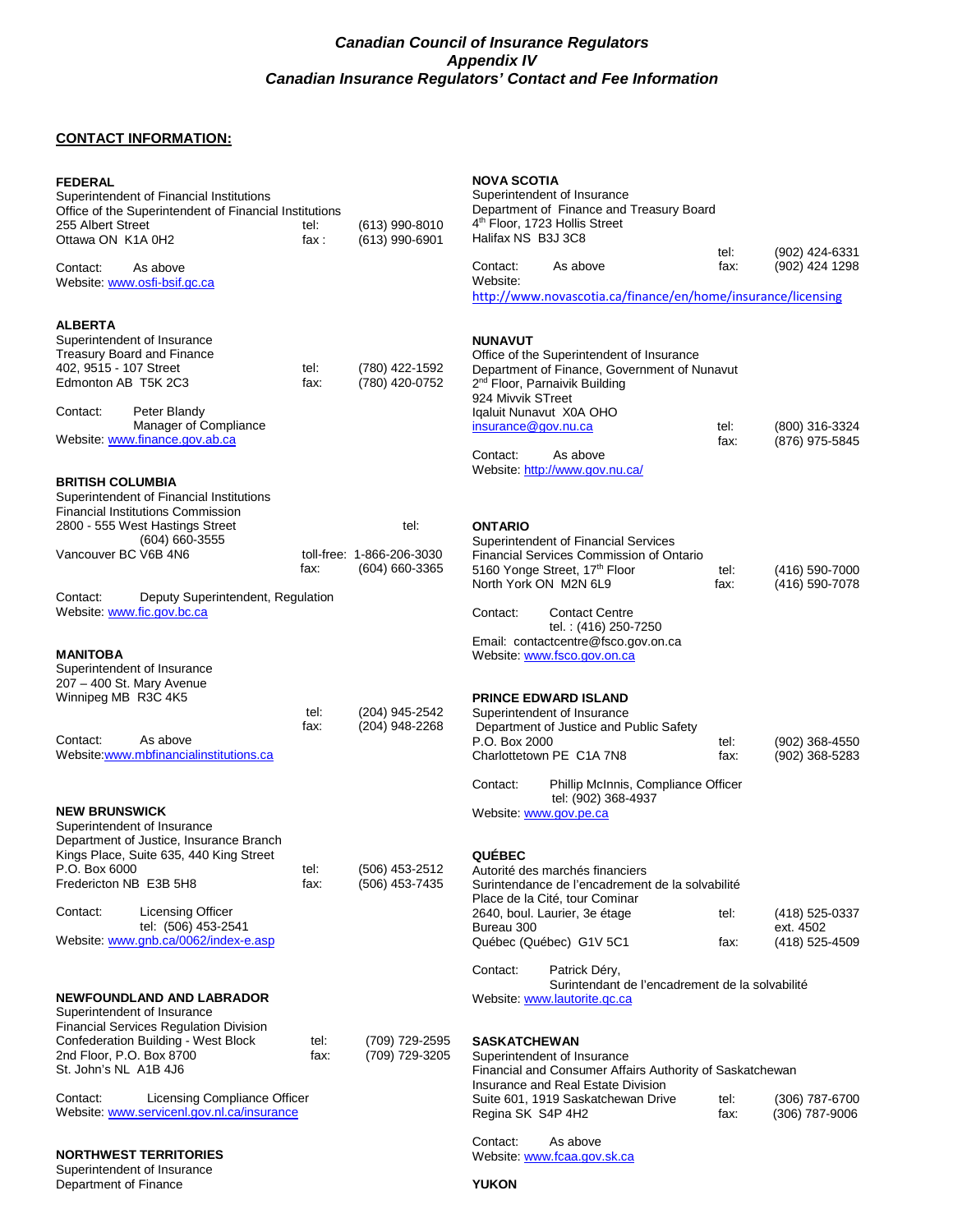Government of the NWT PO Box 1320; YK-3 Yellowknife, NT X1A 2L9

For courier delivery: 4922-48th Street, P.O. Box 1320 YK Centre; Third Floor (867) 920-3423<br>
Yellowknife NT X1A 1N2 (867) 873-9325 Yellowknife NT X1A 1N2 Contact: As above www.fin.gov.nt.ca

Superintendent of Insurance Community Services Box 2703 (C-5) tel: (867) 667-5111<br>Whitehorse YK Y1A 2C6 tax: (867) 667-3609 Whitehorse YK Y1A 2C6

Contact: Licensing and Intake Officer Consumer Services Website: www.gov.yk.ca

**FEE INFORMATION:** 

Please note fees are subject to change. An applicant should confirm the fees on the applicable regulator's website.

#### **FEDERAL**

No fee

#### **ALBERTA**

Filing fee = \$500 Licence and other fees as per Ministerial Order 01/2006 (Calculation provided by regulator)

Fees:

http://www.finance.alberta.ca/publications/insurance/minoffin\_order\_0106 .pdf

#### **BRITISH COLUMBIA**

As per Schedule 1 of the Financial Institutions Fees Regulation:

B.C. Incorporation Fee = \$5,000 Initial Business Authorization Fee = \$2,500

The annual fee is payable 60 days after the fiscal year end. See Schedule 1 item 10 for B.C. incorporated companies and Schedule 1 item 11.1 for extra provincial companies. (Cheques to be made payable to the Minister of Finance)

Fees: http://www.fic.gov.bc.ca/index.aspx?p=insurance/annual\_filing#link6

#### **MANITOBA**

As per the Insurance Fees Regulation: Life = \$1,220  $Life + A&S = $1,590$ Property  $= $1,525$ Auto  $= $795$ See regulation for additional P&C classes (maximum fee = \$2,280) Fraternals and provincial mutual insurance companies = \$215 - \$430

Initial licence = \$345 (\$85 for mutual benefit societies and fraternals) Discontinued licence = \$70

Regulation: http://web2.gov.mb.ca/laws/regs/current/\_pdfregs.php?reg=75/2010

#### **NOVA SCOTIA**

Life and A&S = \$2,985.75 Property, Auto, Liability, Marine = \$1,990.35 (each) All other classes =  $$1,194.30$  (each) Maximum fee = \$5,971.50 (fees are for a 3-year period)

#### Fees:

http://www.novascotia.ca/finance/en/home/insurance/licensing/insurancefees.a spx

#### **ONTARIO**

For a new licence, no fee except for those companies incorporating as an insurer in Ontario the fee  $=$  \$4,000. (Cheques made payable to the Minister of Finance)

No annual licence fee No fee for addition of a class

Fees: http://www.fsco.gov.on.ca/en/insurance/Pages/fee\_schedule.aspx

#### **SASKATCHEWAN**

Licence fee maximum = \$12,000, payable every five years Initial Application Review Fee = \$1,000 Basic fee = \$3,000 For each class applied for the additional fee = \$3,000 for life, hail, crop and individual property coverage (maximum = \$9,000) For reciprocals, underwriters agencies and reinsurers exclusively, the  $fee = $3,000$ For discontinuing licences, co-operatives, mutual, the fee  $= $1,500$ . For a permit for vending machine, the fee = \$200. Amalgamation fee = \$100 (Cheques for above made payable to the Minister of Finance)

Publication Fee for SK Gazette = \$36.75 (Cheques for Gazette fees made payable to the Queen's Printer)

Fees: http://www.fcaa.gov.sk.ca/Insurance-Industry-Participants

**NEW BRUNSWICK** 

**PRINCE EDWARD ISLAND** 

Insurance Act, Sections 79 and 94, Regulation 94-1421.